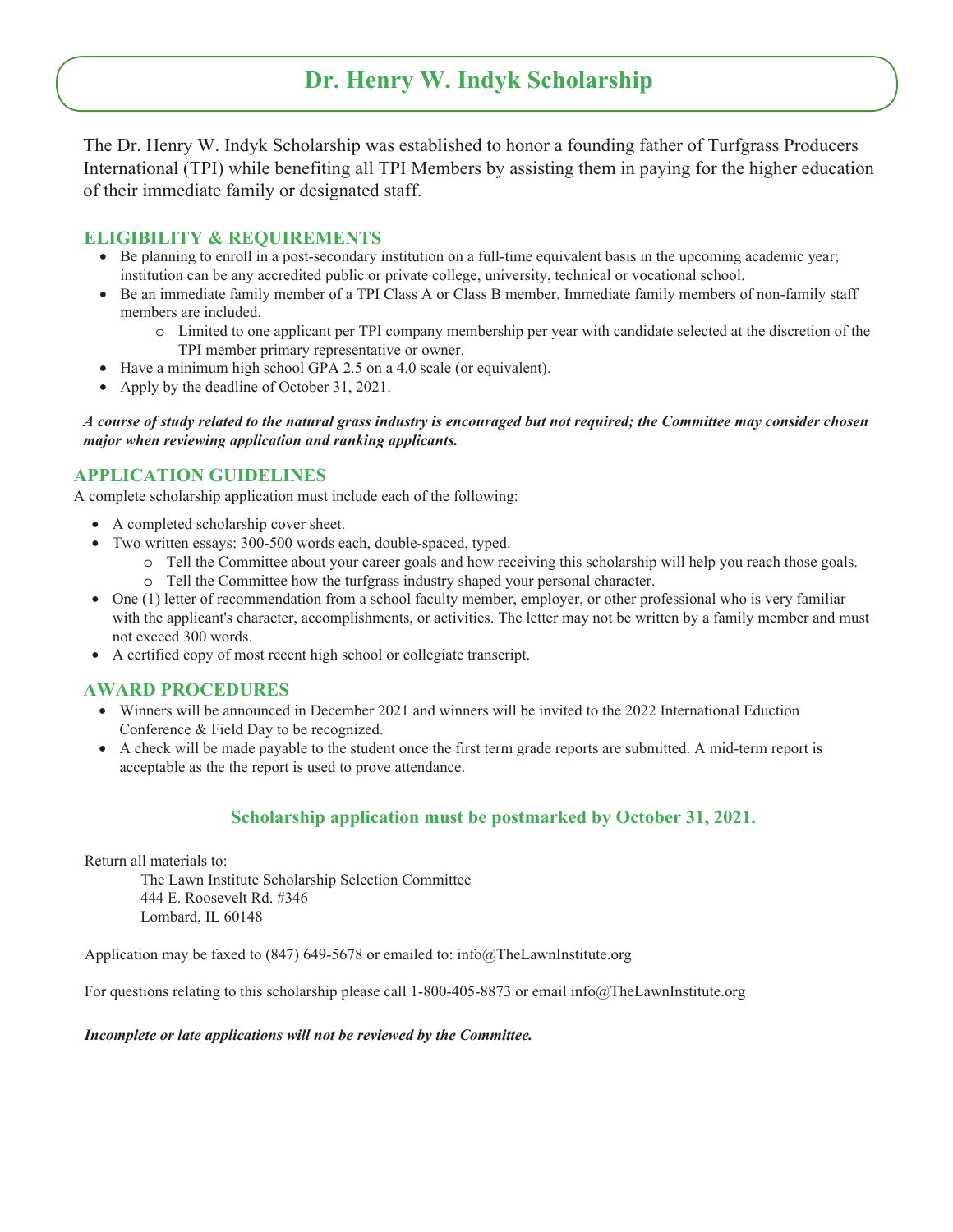## **TLI SCHOLARSHIP APPLICATION COVER SHEET**

#### **PERSONAL INFORMATION**

| <b>Full Legal Name:</b> |
|-------------------------|
| Street Address:         |
| City, St/Prov. Zip:     |
| Country:                |
| Phone Number:           |
| Email:                  |
|                         |

### **ACADEMICS**

| Current School:     |                  |       |  |
|---------------------|------------------|-------|--|
| City, St/Prov. Zip: |                  |       |  |
| Class Rank:         | Number in Class: |       |  |
| GPA:                | on a             | scale |  |

## *A complete application must include your most recent certified high school or collegiate transcript.*

| School planning to attend in Fall 2022                                                                                                                |  |  |
|-------------------------------------------------------------------------------------------------------------------------------------------------------|--|--|
| Field of Study                                                                                                                                        |  |  |
| Have you been accepted to the above institution? Yes $\begin{vmatrix} 1 & 1 \\ 1 & 1 \end{vmatrix}$ No $\begin{vmatrix} 1 & 1 \\ 1 & 1 \end{vmatrix}$ |  |  |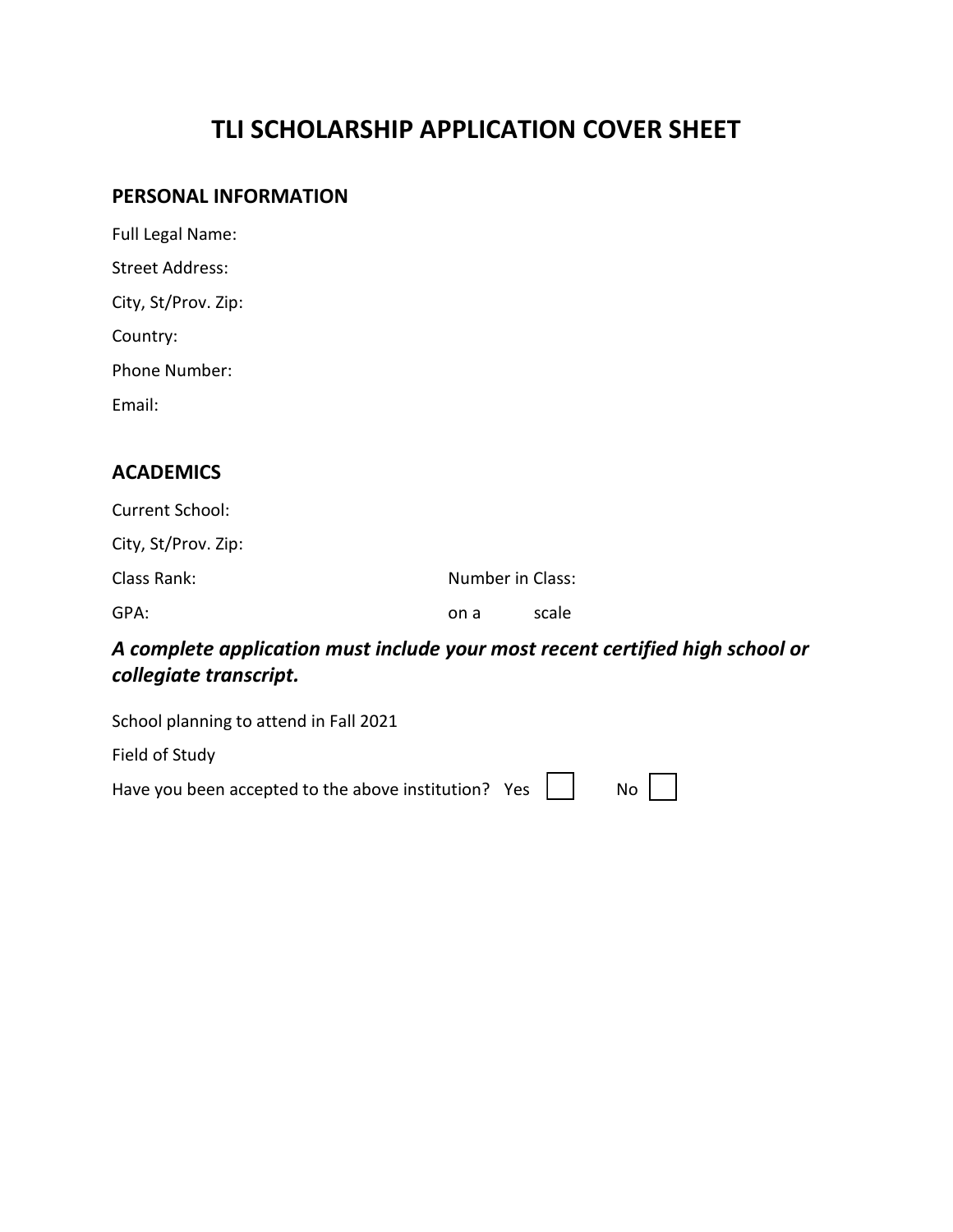## **TLI SCHOLARSHIP APPLICATION FORM**

### **LEADERSHIP ACTIVITIES**

| Activity                                                                         | Position(s)/Achievement(s) No. of Year |                      |  |  |
|----------------------------------------------------------------------------------|----------------------------------------|----------------------|--|--|
| 1.                                                                               |                                        |                      |  |  |
| 2.                                                                               |                                        |                      |  |  |
| 3.                                                                               |                                        |                      |  |  |
| 4.                                                                               |                                        |                      |  |  |
| <b>AWARDS &amp; HONORS</b>                                                       |                                        |                      |  |  |
| Awards & Honors                                                                  |                                        | <b>Year Received</b> |  |  |
| 1.                                                                               |                                        |                      |  |  |
| 2.                                                                               |                                        |                      |  |  |
| 3.                                                                               |                                        |                      |  |  |
| 4.                                                                               |                                        |                      |  |  |
| <b>JOB EXPERIENCE</b>                                                            |                                        |                      |  |  |
| List any job(s) you have held and describe the work associated with your duties. |                                        |                      |  |  |
| Employer                                                                         | <b>Job Duties</b>                      | Date of Employment   |  |  |
| 1.                                                                               |                                        |                      |  |  |

2.

3.

### **ESSAYS**

Include two typed, double-spaced essays (each between 300 – 500 words in length) on the following topics:

- 1. What are your career goals and how will receiving this scholarship help you reach those goals?
- 2. How has the turfgrass industry shaped your personal character?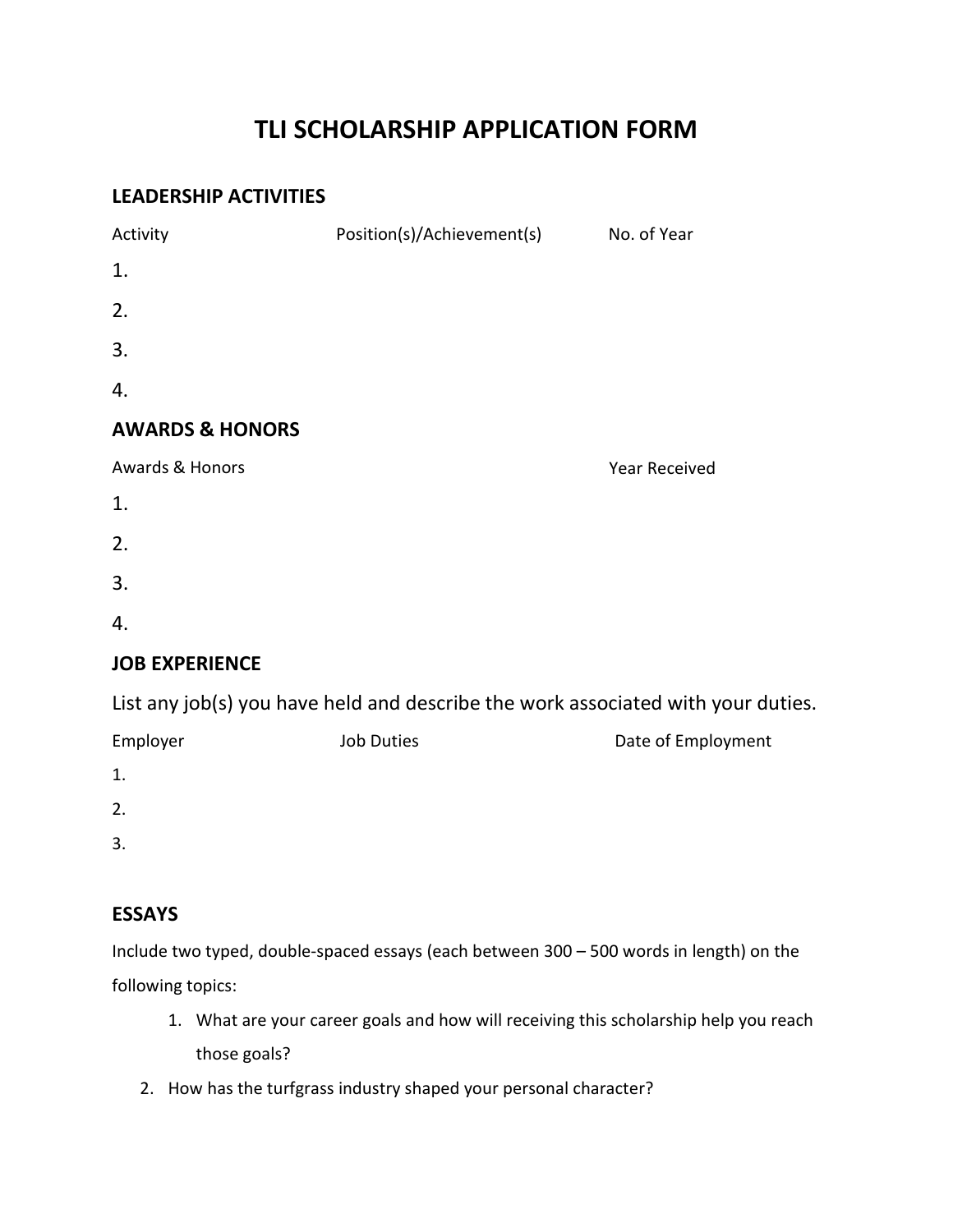### **RECOMMENDATION LETTER**

You must submit one (1) evaluation from a school faculty member that includes the attached Recommendation Form and a letter of recommendation. Fill out the applicant portion of the Recommendation Form and give it to the person you have selected to evaluate you, along with an envelope addressed to The Lawn Institute so they can return the form and recommendation letter.

### **SUBMISSION AFFIRMATION**

I affirm that I intend to enter an accredited school of higher education and will use any funds awarded for that purpose. I understand that my enrollment must occur within the 2022-2023 academic year and that if I do not enroll during this time, my scholarship will be forfeited.

| <b>Applicant Signature</b> | Date |
|----------------------------|------|
|                            |      |

Applicant Printed Name

Company Primary Representative Signature **Example 2** Date

Company Primary Representative Printed Name

Company Name (as listed by TPI)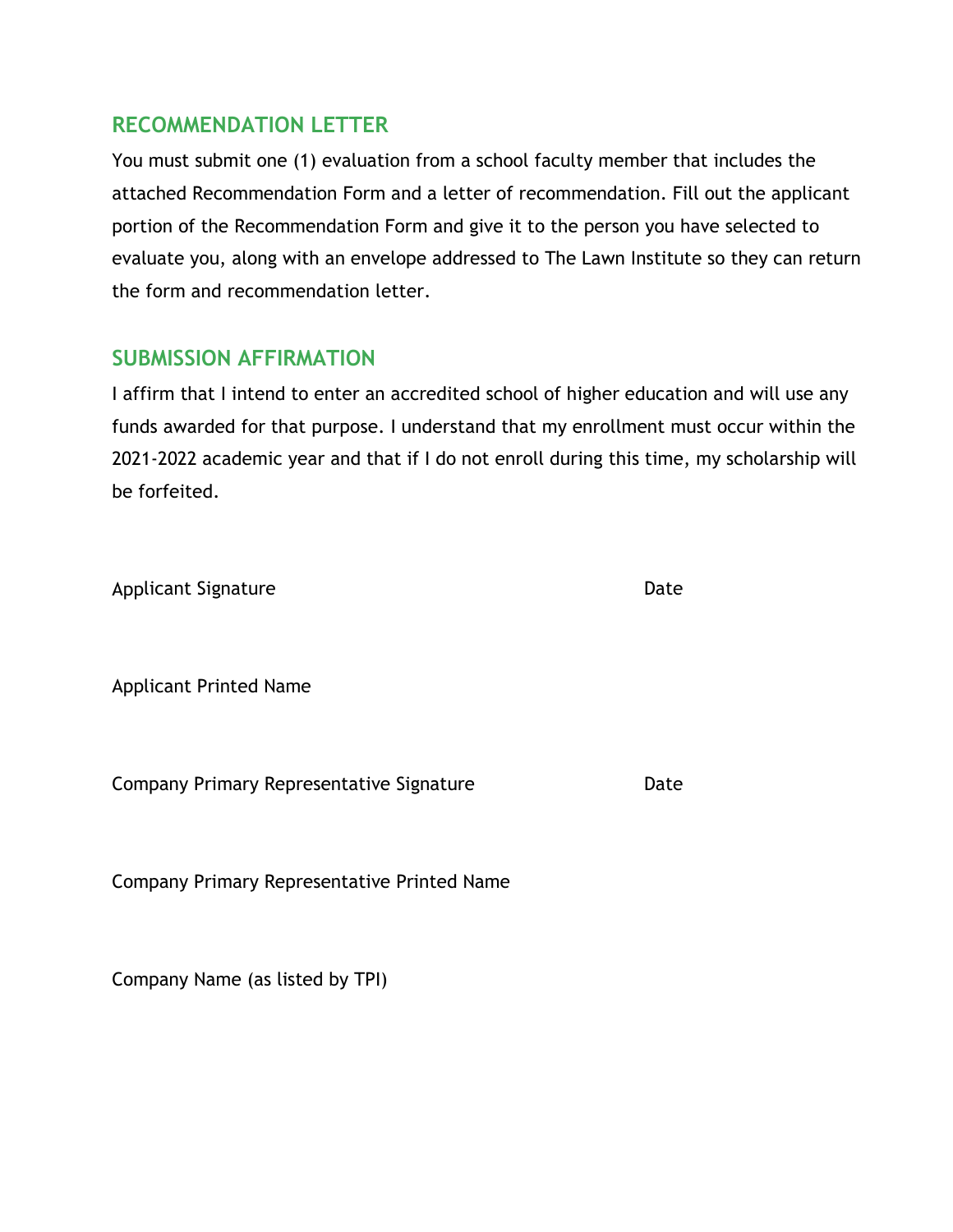## **TLI SCHOLARSHIP RECOMENDATION FORM**

Applicant Name:

The person named above has applied for a scholarship administered by The Lawn Institute and has asked you to:

- 1. Evaluate his/her scholastic abilities, leadership abilities, and general character.
- 2. Supply a letter of recommendation about the candidate to the scholarship review committee.

Please give your honest assessment of this student. Grade the applicant on a scale of 1-5 in the following categories.

|              | 1    | $\overline{2}$ | 3       | 4       | 5                  |
|--------------|------|----------------|---------|---------|--------------------|
|              | Poor | <b>Below</b>   | Average | Above   | <b>Exceptional</b> |
|              |      | Average        |         | Average |                    |
| Leadership   |      |                |         |         |                    |
| Attitude     |      |                |         |         |                    |
| Organization |      |                |         |         |                    |
| Reliability  |      |                |         |         |                    |
| Attendance   |      |                |         |         |                    |
| Initiative   |      |                |         |         |                    |

Please attach a short (no more than 300 words) letter of recommendation assessing the student, including any particular strengths and weaknesses and return to:

The Lawn Institute Scholarship Selection Committee

444 E. Roosevelt Rd. #346

Lombard, IL 60148

Application can be faxed to (847) 649-5678 or emailed to: [info@TheLawnInstitute.org.](mailto:info@TheLawnInstitute.org)

For questions relating to this scholarship please call 1-800-405-8873 or email [info@TheLawnInstitute.org.](mailto:info@TheLawnInstitute.org)